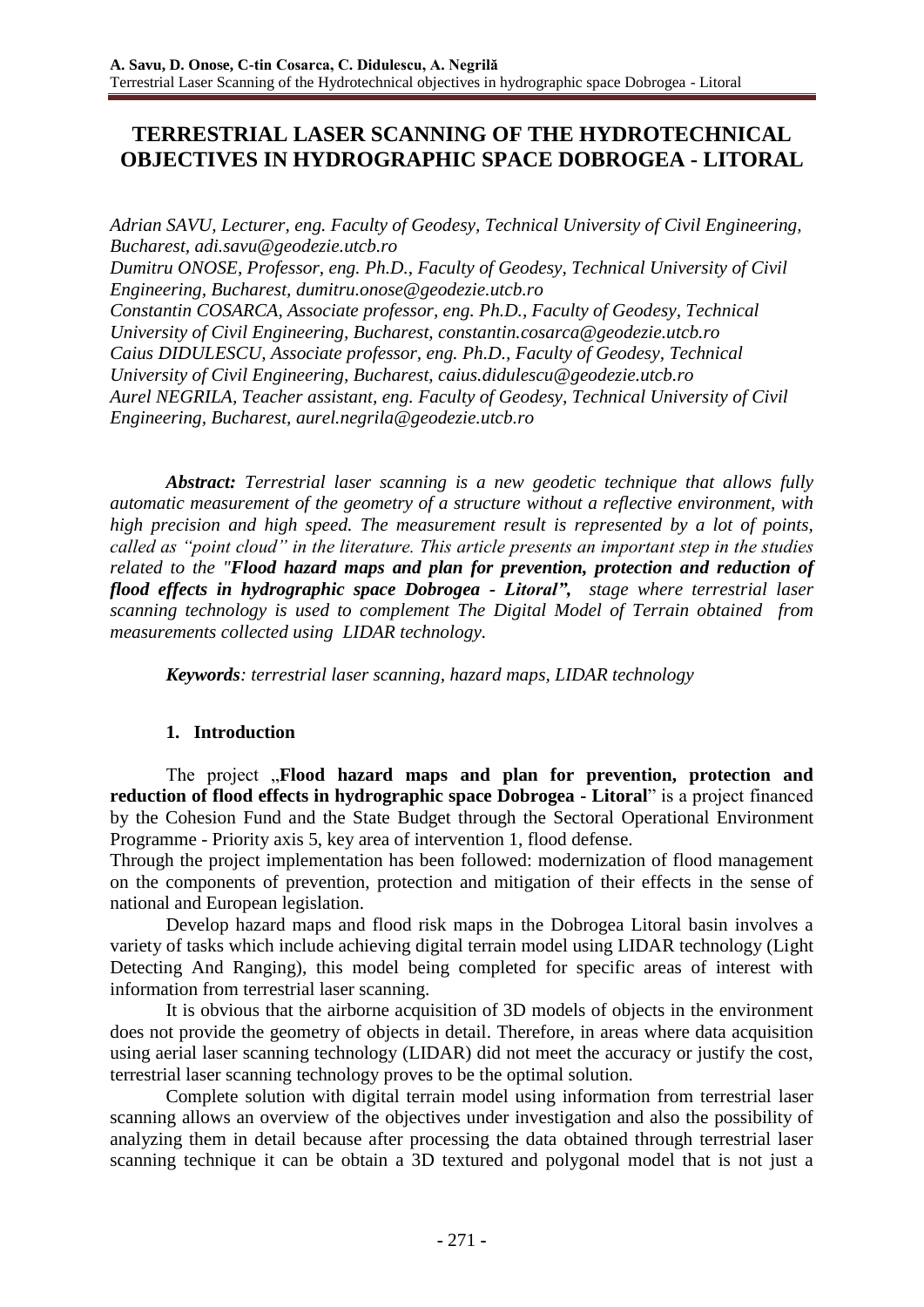virtual reproduction necessary for visualization and exploitation, but can be used to extract information regard size, shape and texture of the scanned object.

#### **2. Description of the stages of data acquisition**

A fully digital terrain model can be obtained only by unifying data obtained by the two techniques: LIDAR and terrestrial laser scanning. Therefore, we can say that terrestrial laser scanning is used to define / redefine coarse geometry models taken by airborne,scanning for land mapping purposes.

For hydrographic space Dobrogea – Litoral the engineering objectives were selected and validated by common accord with modeling experts team. Following objectives have been nominated (representative art works, historical and architectural monuments or representative hydro buildings):

Railway Bridge Targusor (3 spans), km 33+100, railway line Medgidia - Tulcea; Railway Bridge Targusor (5 spans), km 37+ 300, railway line Medgidia - Tulcea; Railway Bridge BAIA (2 spans) – km 85 +860, railway line Medgidia - Tulcea;

Railway Bridge COGEALAC  $(1 \text{ span}) - \text{km } 52 + 100$  railway line Medgidia - Tulcea; Railway Bridge + Viaduct CASIAN, railway line Medgidia - Tulcea;

Laser scanning technology used for this work belongs to the category static laser scanning.Static laser scanning is defined if the scanner is installed in a fixed position during data acquisition. Advantages of this method are found in high precision of the results and in relatively high density of points. Laser scanners are still seen as the terrestrial laser scanners, but there is no clear delimitation between these two notions.

At terrestrial laser scanning for engineering objectives from hydrographic space Dobrogea - Litoral, we used a Leica ScanStation 2 type, from the endowment of the Faculty of Geodesy Bucharest. The features of this equipment represents the warranty for the quality of measurement results. These features, extracted from the Technical Specifications of equipment are presented in the table below.

| Scanner/criteria                                |   | <b>Leica ScanStation 2</b> |  |
|-------------------------------------------------|---|----------------------------|--|
| Laser class                                     |   | 3R                         |  |
| Laser spot diameter (mm to m)                   |   | 4 mm at 50 m               |  |
| Scanning method                                 |   | Time-of-flight             |  |
| Average collection rate (points $\frac{1}{s}$ ) |   | 30000                      |  |
| Vertical field of view $\lceil \circ \rceil$    |   | $270^\circ$                |  |
| Horizontal field of view [°]                    |   | $360^\circ$                |  |
| Precision distance measurement (mm to m)        |   | 4 mm at 50 m               |  |
| Distance range [m]                              |   | min 0.1 m, max 300 m       |  |
| Scan speed [pts/sec]                            |   | $\leq 50000$               |  |
| Angular resolution $[°]$                        | V | 0,0023                     |  |
|                                                 | H | 0,0023                     |  |
| <b>3D Scanning accuracy</b>                     |   | 6mm/50m                    |  |
| Camera (single image pixel resolution)          |   | integrated                 |  |
| Tilting sensor                                  |   | compensator                |  |
| The manufacturer also has processing software?  |   | Yes, Cyclone               |  |
| The maximum density scan $(\text{mm}/\text{m})$ |   | 1.2 mm at 200 m            |  |

Table 1 - Characteristics of scanning system ScanStation 2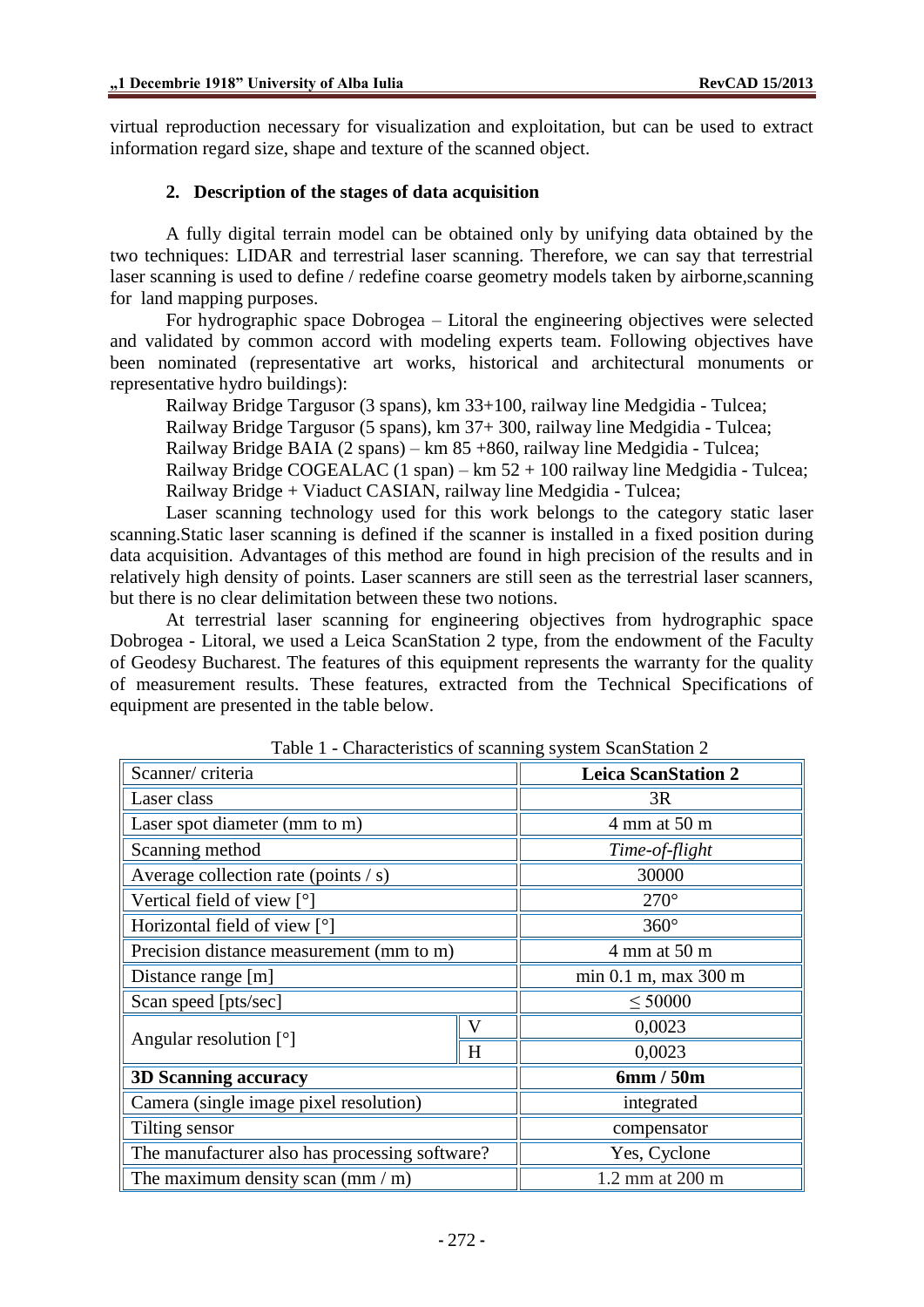| Size (LxWxH) | 265 mm x 370 mm x 510 mm |  |
|--------------|--------------------------|--|
| Weight (kg)  | 18.5 kg                  |  |

The terrestrial laser scanning project was divided into five major stages, namely:

- $\triangleright$  measurements design;
- $\triangleright$  determining the coordinates of the points of constraint (scanning stations / points of orientation);
- $\triangleright$  data acquisition (terrestrial laser scanning itself);
- $\triangleright$  primary processing of data:
- $\triangleright$  data visualization.

Since the design of terrestrial laser scanning measurements was taken into consideration that each engineering objective to be "framed" correctly and as well as possible to highlight the technical features useful for obtaining a 3D model as expressive and that help to determine those geometric elements that lead to a proper hydrologic and hydraulic modeling.

Measurements were performed with total station LEICA BUILDER 300RM type, from the Faculty of Geodesy Bucharest, between 11 - 07/14/2012.

For each construction objectiv were designed and have determined a number of constraint points (scanning stations) fulfilling criteria mentioned above:

In order for terrestrial scan results to be integrated into the digital terrain model, the orientation (registration) of points clouds taken from different stations in a single scan reference system (projection system Streografic 1970, respectively ETRS 89 and the normal heights system with "0" fundamental point Black Sea 1975) requires identification of similar points from adjacent stations. These points, materialized in the field and previously determined (as a position) were marked with a "targets-of-sight" Leica type:





Figure 1 - Points marked with "targets of sight"

Determination of coordinates and heights of the constraint points (tie points) was performed before laser scanning operations, using conventional technology (total stations) and with reference to points from bridging and survey geodetic network and quasi-geoid model, determined in an earlier stage. At this stage we have used equipment (total stations) LEICA type, from the Faculty of Geodesy Bucharest.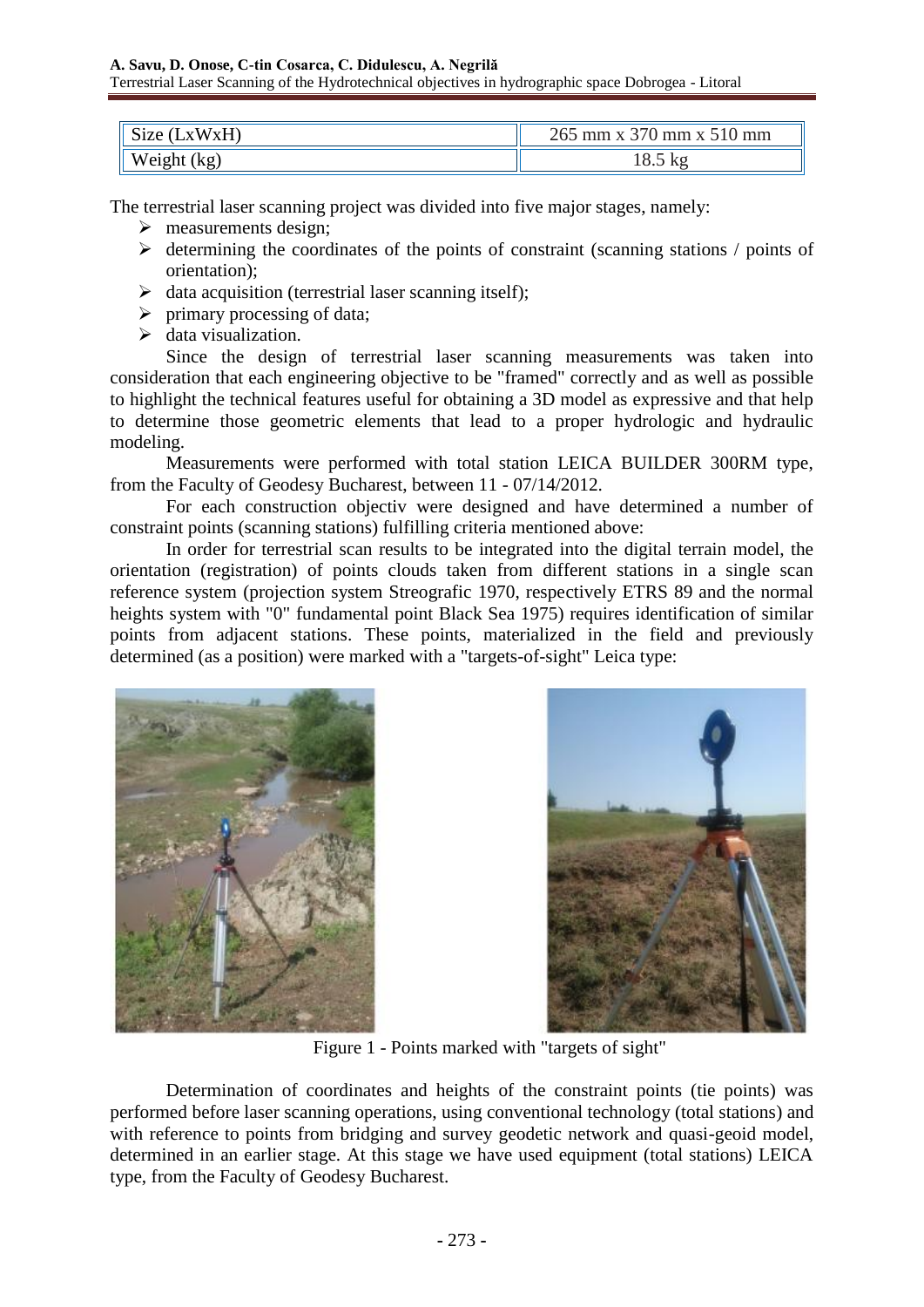As a measuring method, was used the method of polar coordinates (double), given that they were identified points from RGIR near the objectives to be scanned.

This situation has allowed the direct determination, on the ground, of constraint points coordinates, using special programs of the total station.

For each construction objectiv were designed and have determined a number of constraint points (scanning stations) fulfilling criteria mentioned above:

- 1. Railway Bridge Targusor (3 spans), km 33+100, railway line Medgidia Tulcea:
- 3 scanning stations;





Figure 2 – Railway Bridge Targusor

2. Railway Bridge Targusor (5 spans), km 37+ 300, railway line Medgidia - Tulcea:  $\mathcal F$  6 scanning stations;





Figure 3 – Railway Bridge Targusor

- 3. Railway Bridge BAIA (2 spans) km 85 +860, railway line Medgidia Tulcea:
- <sup> $\circledast$ </sup> 3 scanning stations;





Figure 4 – Railway Bridge BAIA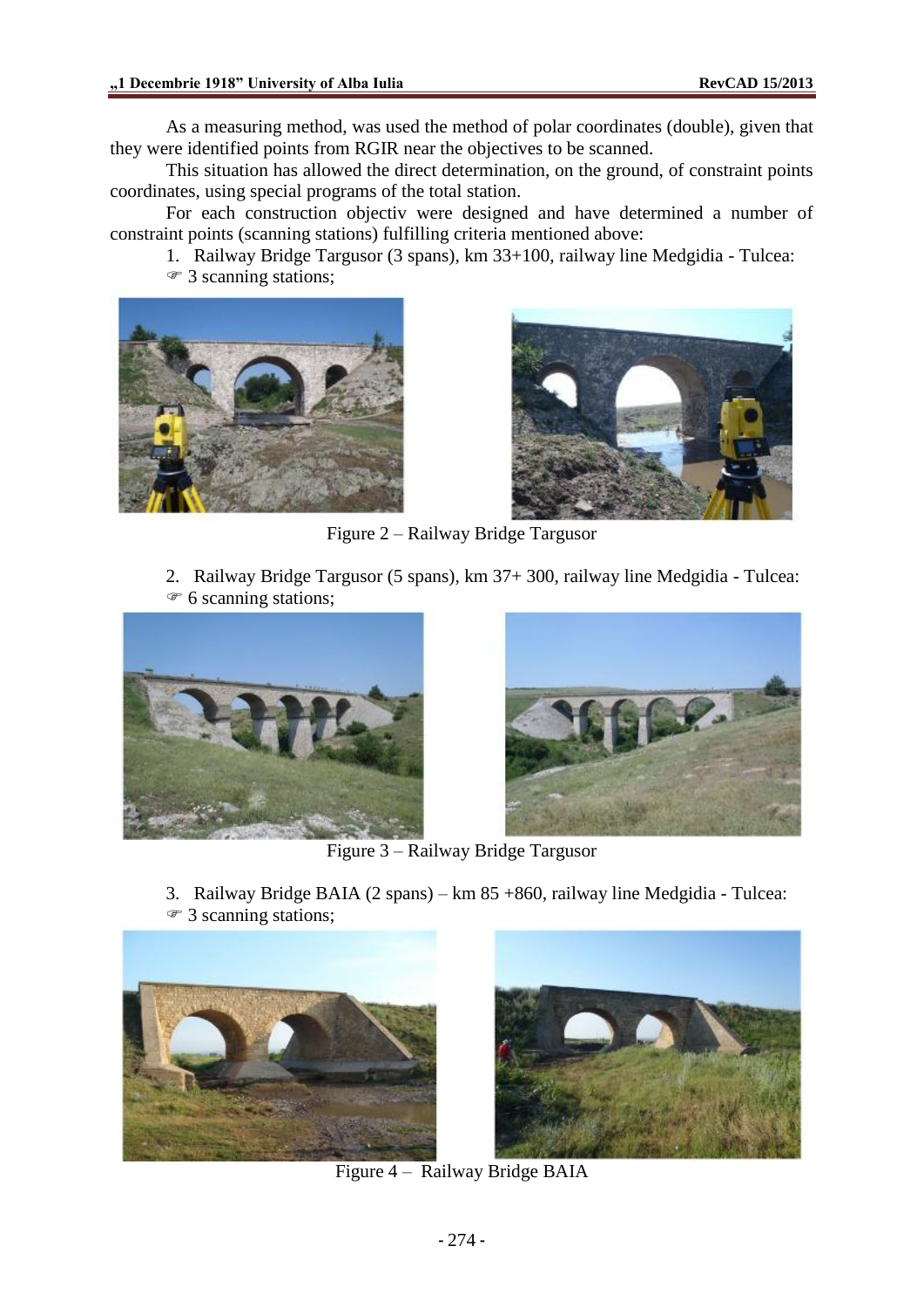- 4. Railway Bridge COGEALAC (1 span) km 52 + 100 railway line Medgidia Tulcea:
- 3 scanning stations;





Figure 5 – Railway Bridge COGEALAC

5. Railway Bridge and Viaduct CASIAN, railway line Medgidia - Tulcea: <sup> $\mathcal F$ </sup> 8 scanning stations;



Figure 5 – Railway Bridge Pod and viaduct CASIAN

From a single station point can not achieve a full 3D representation. In order to avoid the obstacles that prevent complete data collection in a scene, it is recommended that the scan to execute from many station points.

Station point is chosen so that:

- $\triangleright$  to cover a larger portion from object and to prevent any not recovered;
- $\triangleright$  not to miss important details or be hidden areas;

 $\triangleright$  to establish large coverage between adjacent scanning stations to prevent systematic

errors.

Recording an object under investigation by terrestrial laser scanning technology requires good knowledge about the equipment used and about the the scanning process. A very important attention should be given to phase of the acquisition of data. At present, in terrestrial laser scanners users community does not exist some standard procedures on data acquisition.

During data collection, special attention should be given to selection of parameters that characterize the operation. Be taken into account:

establishing visual field: the angle of horizontal and vertical scanning;

 $\infty$  coverage area of a scanning station;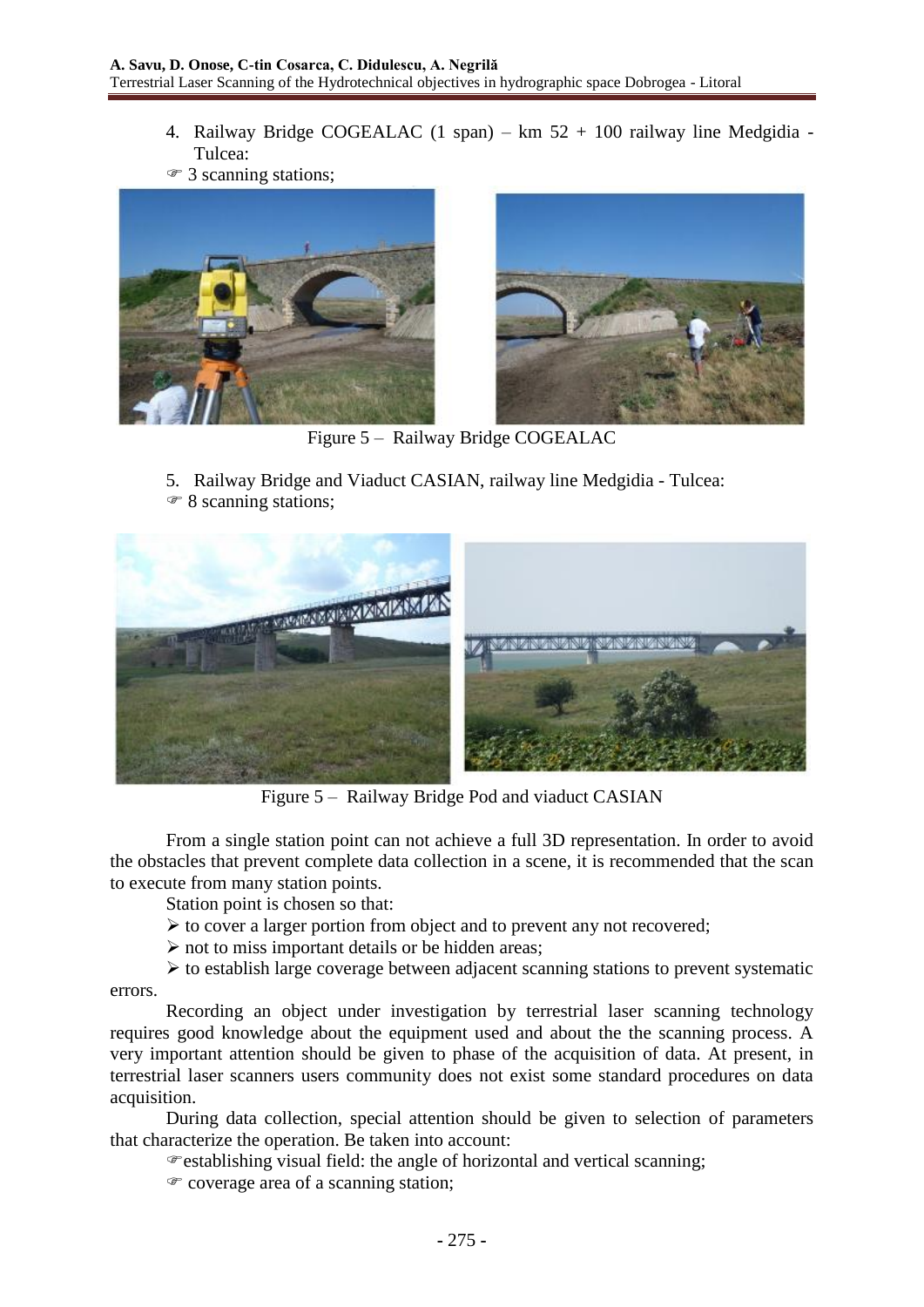- $\mathcal{F}$  image resolution;
- $\mathcal{F}$  measurement time (is a function of accuracy);
- laser beam diameter and deviation:

For scan operations to the works of art mentioned above, it was established initially a vertical resolution of 5 cm and horizontally of 5 cm to a maximum distance of about 15 to 30 m

Terrestrial Laser Scanning operations were performed in each station point belonging to each engineering objective. The scan result is represented by a considerable number of points, called generically point cloud.

Resulted points are characterized as position by coordinates x, y, z in a coordinate system specific to measuring system, with origin at the point from which scanning was performed.

In each station point was measured scanner height and heights for sighting targets, located in the constraint points (tie points), whose coordinates were determined previously.



Figure 6 – TrueColor image

All scanning operations are "managed" by software component Cyclone of the scanning system. The selected scanning method was " TRAVERSE ".

Immediate results (primary) of the scan:

1:1 scale 3D geometric information (point cloud with unstructured information);

 $\mathcal{F}$  Information on intensity (without information about the real color or texture);

 Representation of the measured object according to selected points grid (without characteristic points such as corners or end detail);`

 $\mathcal F$  Scanning objectives, compared with their photographic images.

The images below are examples of "clouds of points" with unstructured information for each scanned objectiv, compared with their photographic images.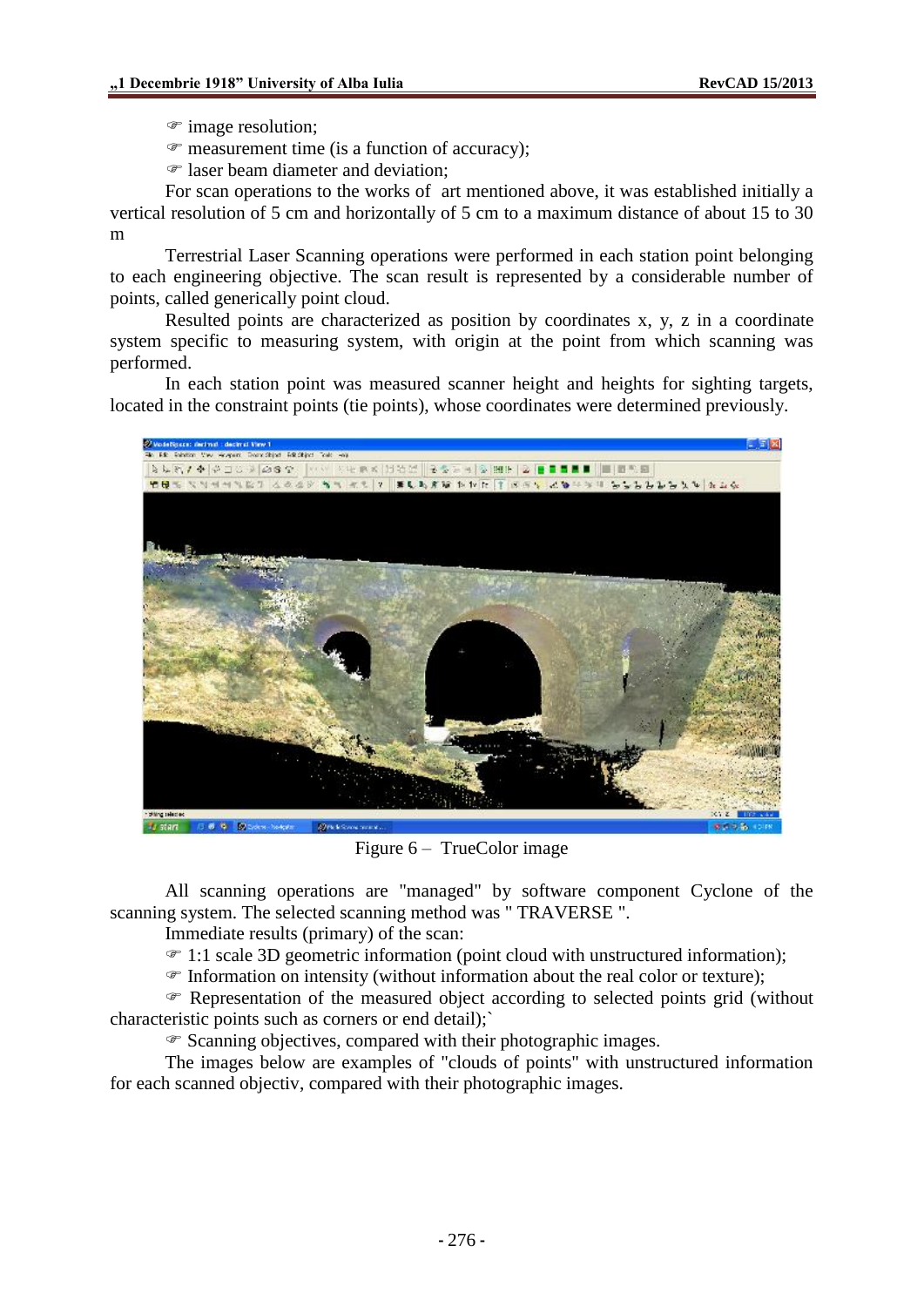

Figure 7 – Unfiltered point cloud

The final products of the scan are obtained by post-processing the information provided by "clouds of points" using appropriate software components. In general, these software components are provided by manufacturing companies, each bearing the imprint of that company differentiate itself significantly from one company to another.

In a final phase, we proceeded to the primary filtering data, meaning removing unwanted information from the cloud of points before creating the final product.

In laser scanning, unwanted data can result from various sources. For example, laser scanners can collect all the details that appear in the visual field, including pedestrians or vehicles, respectively details still insignificant (eg vegetation, portions of buildings, etc.). The laser scanner can collect false data reflected by the mirror surface (eg. drops of water).

After the primary filtration, have resulted data files for the 5 engineering objectives, files containing a considerable number of points which form 3D models of objectives that will be integrated in the terrain model obtained with LIDAR technology.

| Pts. No. | <b>Objectiv Name</b>          | <b>Number of points</b> |                        |  |
|----------|-------------------------------|-------------------------|------------------------|--|
|          |                               | <b>Before filtering</b> | <b>After filtering</b> |  |
|          | Bridge <b>Baia</b> $-2$ spans | 1535147                 | 886413                 |  |
|          | Bridge Casian $-10$ spans     | 7051694                 | 5710462                |  |
| 2        | Bridge Cogealac $-1$ spans    | 1385100                 | 866508                 |  |
|          | Bridge Targusor $-3$ spans    | 1983438                 | 972014                 |  |
|          | Bridge Targusor $-5$ spans    | 4045822                 | 2855996                |  |
| TOTAL    |                               | 16001201                | 11291393               |  |

Table 2 - Content of related files of scanned objectives

### **3. Conclusions**

In general, data acquisition is done in a very short time, which gives a crucial advantage of these systems compared to tacheometric surveys systems, for example. Postprocessing of the data, however, can last longer, taking into account the huge amount of data that can be bought in a campaign scanning (eg can be tens of millions of points contained in a